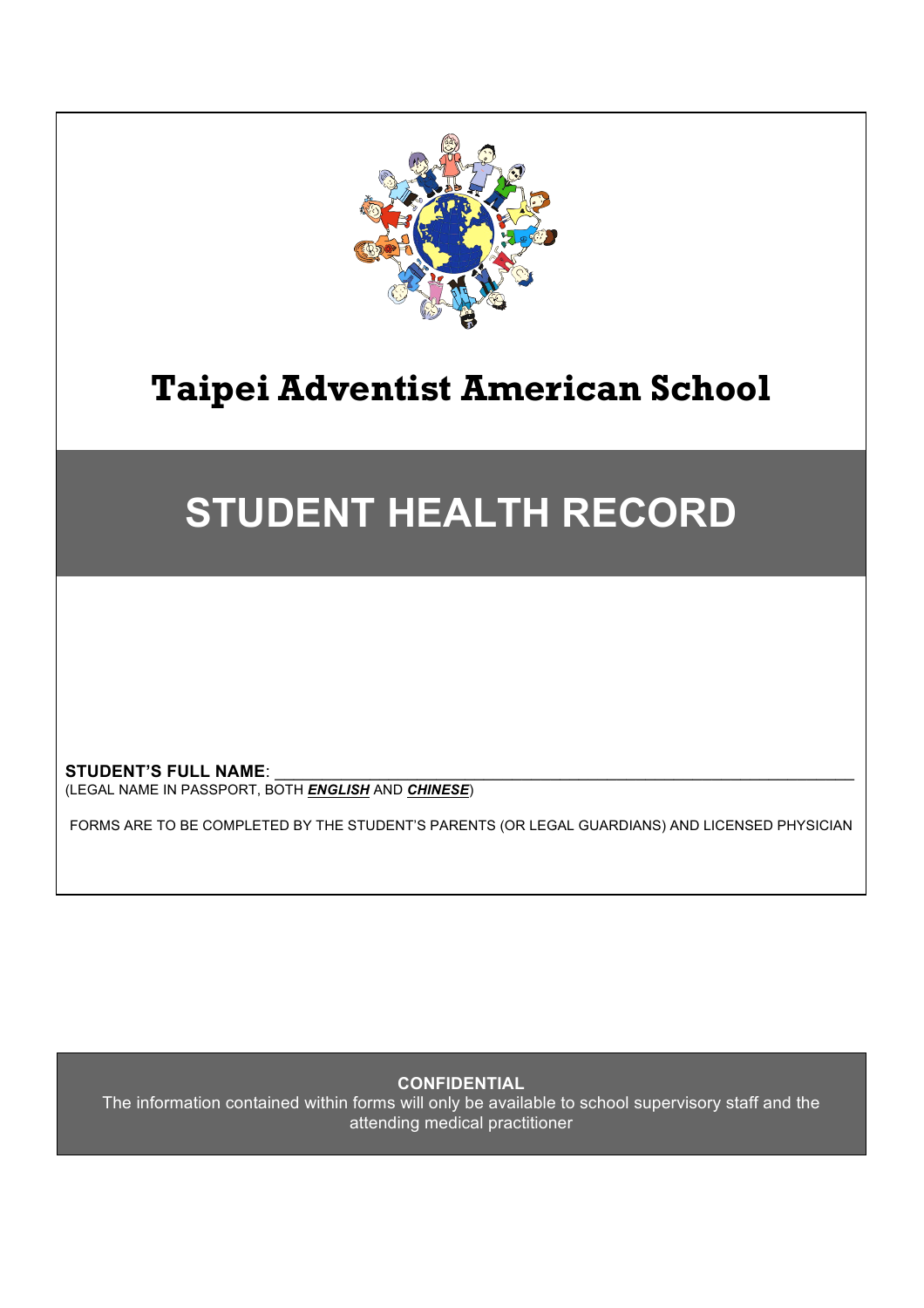

# HEALTH EXAMINATION<br>FORM H1

|             |                                    |  | $D.O.B$ $\overline{Yr. M. D.}$ Sex Grade |  |
|-------------|------------------------------------|--|------------------------------------------|--|
| (Last name) | (First name)                       |  |                                          |  |
|             |                                    |  |                                          |  |
|             |                                    |  |                                          |  |
|             |                                    |  |                                          |  |
|             |                                    |  |                                          |  |
|             |                                    |  |                                          |  |
|             |                                    |  |                                          |  |
|             |                                    |  |                                          |  |
|             |                                    |  |                                          |  |
|             |                                    |  |                                          |  |
|             | Scoliosis check: _________________ |  |                                          |  |
|             |                                    |  |                                          |  |
|             |                                    |  |                                          |  |
|             |                                    |  |                                          |  |
|             |                                    |  |                                          |  |
|             |                                    |  |                                          |  |
|             |                                    |  |                                          |  |
|             |                                    |  |                                          |  |
|             |                                    |  |                                          |  |
|             |                                    |  |                                          |  |

Date

Signature of Physician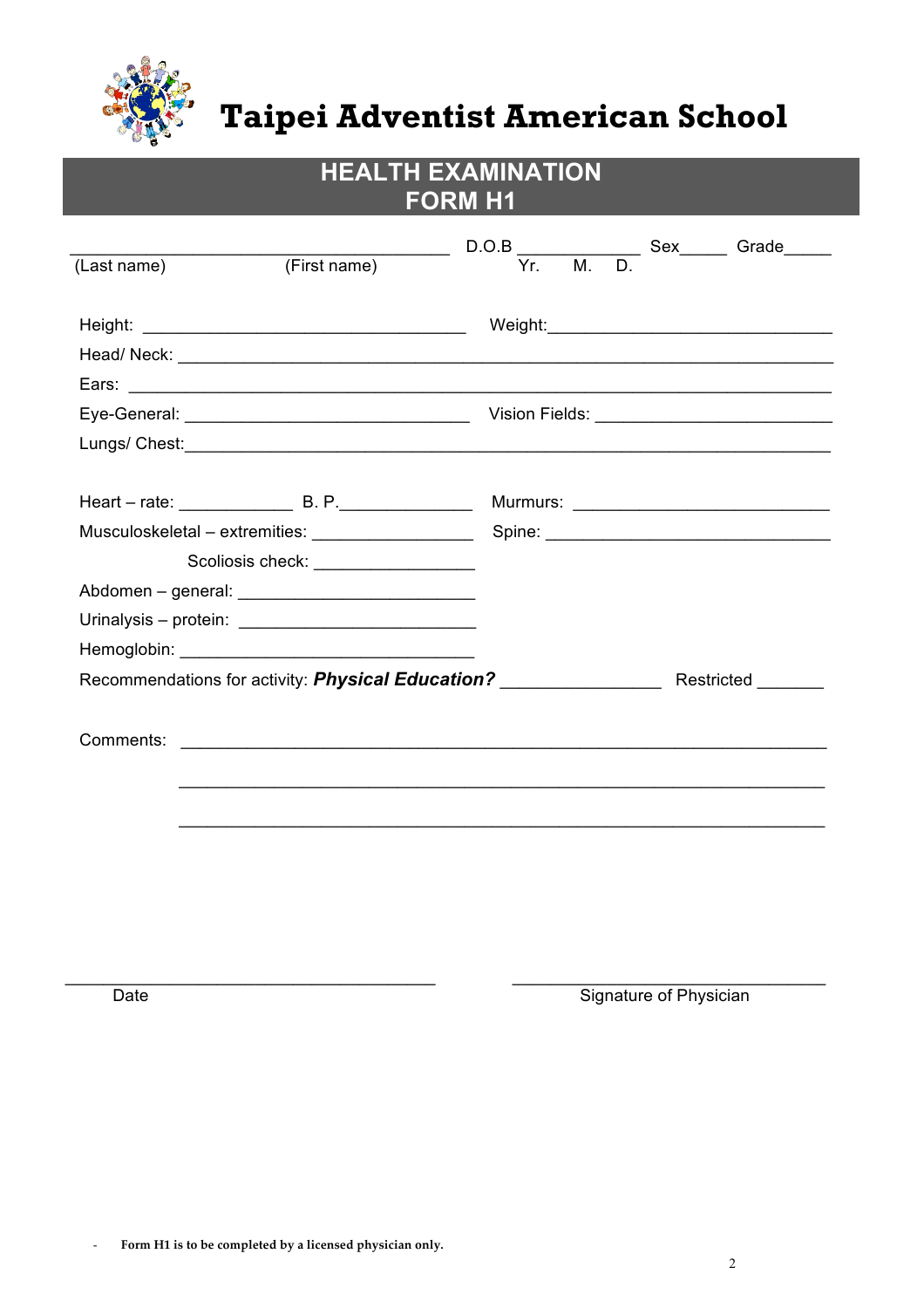

| <b>STUDENT HEALTH RECORD</b><br><b>FORM H2</b>                                                                                                                                                                                                                                                                                                                                         |                       |                                                                                                                                                                                                                                                                                                                                                                                                                                            |                                                                                                                                                                                                                                                                                                                                                                                                                                                                            |                 |                                             |                |  |  |  |  |  |  |
|----------------------------------------------------------------------------------------------------------------------------------------------------------------------------------------------------------------------------------------------------------------------------------------------------------------------------------------------------------------------------------------|-----------------------|--------------------------------------------------------------------------------------------------------------------------------------------------------------------------------------------------------------------------------------------------------------------------------------------------------------------------------------------------------------------------------------------------------------------------------------------|----------------------------------------------------------------------------------------------------------------------------------------------------------------------------------------------------------------------------------------------------------------------------------------------------------------------------------------------------------------------------------------------------------------------------------------------------------------------------|-----------------|---------------------------------------------|----------------|--|--|--|--|--|--|
|                                                                                                                                                                                                                                                                                                                                                                                        |                       |                                                                                                                                                                                                                                                                                                                                                                                                                                            |                                                                                                                                                                                                                                                                                                                                                                                                                                                                            |                 |                                             |                |  |  |  |  |  |  |
|                                                                                                                                                                                                                                                                                                                                                                                        |                       | Name: $\frac{1}{\frac{1}{\frac{1}{\frac{1}{\sqrt{1-\frac{1}{\sqrt{1-\frac{1}{\sqrt{1-\frac{1}{\sqrt{1-\frac{1}{\sqrt{1-\frac{1}{\sqrt{1-\frac{1}{\sqrt{1-\frac{1}{\sqrt{1-\frac{1}{\sqrt{1-\frac{1}{\sqrt{1-\frac{1}{\sqrt{1-\frac{1}{\sqrt{1-\frac{1}{\sqrt{1-\frac{1}{\sqrt{1-\frac{1}{\sqrt{1-\frac{1}{\sqrt{1-\frac{1}{\sqrt{1-\frac{1}{\sqrt{1-\frac{1}{\sqrt{1-\frac{1}{\sqrt{1-\frac{1}{\sqrt{1-\frac{1}{\sqrt{1-\frac$<br>(middle) |                                                                                                                                                                                                                                                                                                                                                                                                                                                                            |                 |                                             |                |  |  |  |  |  |  |
|                                                                                                                                                                                                                                                                                                                                                                                        |                       |                                                                                                                                                                                                                                                                                                                                                                                                                                            |                                                                                                                                                                                                                                                                                                                                                                                                                                                                            |                 |                                             | Grade Year     |  |  |  |  |  |  |
|                                                                                                                                                                                                                                                                                                                                                                                        |                       |                                                                                                                                                                                                                                                                                                                                                                                                                                            |                                                                                                                                                                                                                                                                                                                                                                                                                                                                            |                 |                                             |                |  |  |  |  |  |  |
|                                                                                                                                                                                                                                                                                                                                                                                        |                       |                                                                                                                                                                                                                                                                                                                                                                                                                                            |                                                                                                                                                                                                                                                                                                                                                                                                                                                                            |                 |                                             |                |  |  |  |  |  |  |
| Home Phone: ________________________________Other Children at TAAS: ________________________________                                                                                                                                                                                                                                                                                   |                       |                                                                                                                                                                                                                                                                                                                                                                                                                                            |                                                                                                                                                                                                                                                                                                                                                                                                                                                                            |                 |                                             |                |  |  |  |  |  |  |
|                                                                                                                                                                                                                                                                                                                                                                                        |                       |                                                                                                                                                                                                                                                                                                                                                                                                                                            | $\frac{1}{2} \left( \frac{1}{2} \right) \left( \frac{1}{2} \right) \left( \frac{1}{2} \right) \left( \frac{1}{2} \right) \left( \frac{1}{2} \right) \left( \frac{1}{2} \right) \left( \frac{1}{2} \right) \left( \frac{1}{2} \right) \left( \frac{1}{2} \right) \left( \frac{1}{2} \right) \left( \frac{1}{2} \right) \left( \frac{1}{2} \right) \left( \frac{1}{2} \right) \left( \frac{1}{2} \right) \left( \frac{1}{2} \right) \left( \frac{1}{2} \right) \left( \frac$ |                 |                                             |                |  |  |  |  |  |  |
| Business Phone: (Father)                                                                                                                                                                                                                                                                                                                                                               |                       |                                                                                                                                                                                                                                                                                                                                                                                                                                            |                                                                                                                                                                                                                                                                                                                                                                                                                                                                            |                 |                                             |                |  |  |  |  |  |  |
|                                                                                                                                                                                                                                                                                                                                                                                        |                       |                                                                                                                                                                                                                                                                                                                                                                                                                                            |                                                                                                                                                                                                                                                                                                                                                                                                                                                                            |                 |                                             |                |  |  |  |  |  |  |
|                                                                                                                                                                                                                                                                                                                                                                                        | (Mother)              |                                                                                                                                                                                                                                                                                                                                                                                                                                            |                                                                                                                                                                                                                                                                                                                                                                                                                                                                            |                 |                                             |                |  |  |  |  |  |  |
|                                                                                                                                                                                                                                                                                                                                                                                        |                       |                                                                                                                                                                                                                                                                                                                                                                                                                                            |                                                                                                                                                                                                                                                                                                                                                                                                                                                                            |                 |                                             |                |  |  |  |  |  |  |
|                                                                                                                                                                                                                                                                                                                                                                                        |                       |                                                                                                                                                                                                                                                                                                                                                                                                                                            |                                                                                                                                                                                                                                                                                                                                                                                                                                                                            |                 |                                             |                |  |  |  |  |  |  |
|                                                                                                                                                                                                                                                                                                                                                                                        |                       |                                                                                                                                                                                                                                                                                                                                                                                                                                            |                                                                                                                                                                                                                                                                                                                                                                                                                                                                            |                 |                                             |                |  |  |  |  |  |  |
| <b>HEALTH HISTORY</b>                                                                                                                                                                                                                                                                                                                                                                  |                       |                                                                                                                                                                                                                                                                                                                                                                                                                                            |                                                                                                                                                                                                                                                                                                                                                                                                                                                                            |                 |                                             |                |  |  |  |  |  |  |
| Was there any delay in growth and development (walking, talking, etc.)? No ______                                                                                                                                                                                                                                                                                                      |                       |                                                                                                                                                                                                                                                                                                                                                                                                                                            |                                                                                                                                                                                                                                                                                                                                                                                                                                                                            |                 |                                             |                |  |  |  |  |  |  |
| Disease History (give age):                                                                                                                                                                                                                                                                                                                                                            |                       |                                                                                                                                                                                                                                                                                                                                                                                                                                            |                                                                                                                                                                                                                                                                                                                                                                                                                                                                            |                 | Health Problem/Doctor Diagnosed (give age): |                |  |  |  |  |  |  |
| <b>Rheumatic Fever</b>                                                                                                                                                                                                                                                                                                                                                                 | Mumps                 |                                                                                                                                                                                                                                                                                                                                                                                                                                            | Allergy                                                                                                                                                                                                                                                                                                                                                                                                                                                                    |                 | <b>Visual Problems</b>                      |                |  |  |  |  |  |  |
| Chicken Pox                                                                                                                                                                                                                                                                                                                                                                            | Scarlet Fever         |                                                                                                                                                                                                                                                                                                                                                                                                                                            | Asthma                                                                                                                                                                                                                                                                                                                                                                                                                                                                     |                 | <b>Hearing Loss</b>                         |                |  |  |  |  |  |  |
| German Measles                                                                                                                                                                                                                                                                                                                                                                         | Chronic Ear Infect.   |                                                                                                                                                                                                                                                                                                                                                                                                                                            |                                                                                                                                                                                                                                                                                                                                                                                                                                                                            | Heart Disease   | Seizure Disorder                            |                |  |  |  |  |  |  |
| Measles                                                                                                                                                                                                                                                                                                                                                                                | Urinary Tract Infect. |                                                                                                                                                                                                                                                                                                                                                                                                                                            | Other                                                                                                                                                                                                                                                                                                                                                                                                                                                                      | <b>Diabetes</b> | Orthopedic                                  |                |  |  |  |  |  |  |
| Other                                                                                                                                                                                                                                                                                                                                                                                  |                       |                                                                                                                                                                                                                                                                                                                                                                                                                                            | ADHD/ADD                                                                                                                                                                                                                                                                                                                                                                                                                                                                   |                 |                                             |                |  |  |  |  |  |  |
| Allergies: Food, environment, medications. Yes No if yes, please describe reaction and treatment including<br>medications taken:<br>Describe any serious illness, operations, injuries, or hospitalizations:<br>Medications taken on a regular basis:<br>IMMUNIZATIONS (This record must be completed by school personnel from an immunization record provided by parent or guardian.) |                       |                                                                                                                                                                                                                                                                                                                                                                                                                                            |                                                                                                                                                                                                                                                                                                                                                                                                                                                                            |                 |                                             |                |  |  |  |  |  |  |
| <b>Vaccine</b>                                                                                                                                                                                                                                                                                                                                                                         |                       | <b>Date of Immunization</b><br>2 <sup>nd</sup>                                                                                                                                                                                                                                                                                                                                                                                             |                                                                                                                                                                                                                                                                                                                                                                                                                                                                            |                 |                                             |                |  |  |  |  |  |  |
|                                                                                                                                                                                                                                                                                                                                                                                        | 1 <sup>st</sup>       |                                                                                                                                                                                                                                                                                                                                                                                                                                            |                                                                                                                                                                                                                                                                                                                                                                                                                                                                            | $3^{\text{rd}}$ | <b>Booster</b>                              | <b>Booster</b> |  |  |  |  |  |  |
| *Polio<br><b>Polio (Additional Boosters)</b>                                                                                                                                                                                                                                                                                                                                           |                       |                                                                                                                                                                                                                                                                                                                                                                                                                                            |                                                                                                                                                                                                                                                                                                                                                                                                                                                                            |                 |                                             |                |  |  |  |  |  |  |
| *Diphtheria/Pertussis/Tetanus                                                                                                                                                                                                                                                                                                                                                          |                       |                                                                                                                                                                                                                                                                                                                                                                                                                                            |                                                                                                                                                                                                                                                                                                                                                                                                                                                                            |                 |                                             |                |  |  |  |  |  |  |
| <b>Diphtheria/Tetanus Boosters</b>                                                                                                                                                                                                                                                                                                                                                     |                       |                                                                                                                                                                                                                                                                                                                                                                                                                                            |                                                                                                                                                                                                                                                                                                                                                                                                                                                                            |                 |                                             |                |  |  |  |  |  |  |
| <b>Hepatitis B</b>                                                                                                                                                                                                                                                                                                                                                                     |                       |                                                                                                                                                                                                                                                                                                                                                                                                                                            |                                                                                                                                                                                                                                                                                                                                                                                                                                                                            |                 |                                             |                |  |  |  |  |  |  |
| Varicella<br>Measles (Rubella)                                                                                                                                                                                                                                                                                                                                                         |                       |                                                                                                                                                                                                                                                                                                                                                                                                                                            |                                                                                                                                                                                                                                                                                                                                                                                                                                                                            |                 | Not required if child had Chicken Pox       |                |  |  |  |  |  |  |
| Mumps                                                                                                                                                                                                                                                                                                                                                                                  |                       | Measles, Mumps, Rubella, may be given in Combinations<br>called MMR or M.R.                                                                                                                                                                                                                                                                                                                                                                |                                                                                                                                                                                                                                                                                                                                                                                                                                                                            |                 |                                             |                |  |  |  |  |  |  |
| Rebella (German Measles)<br>Initial Series usually given in infancy<br>❖                                                                                                                                                                                                                                                                                                               |                       |                                                                                                                                                                                                                                                                                                                                                                                                                                            |                                                                                                                                                                                                                                                                                                                                                                                                                                                                            |                 |                                             |                |  |  |  |  |  |  |
| Permission for minor medications (Children's Tylenol/Panamax/Panadol/Ibuprophen/Benadryl) Yes_<br>No.<br>I hereby certify that the child named above has received the immunizations indicated.<br>I hereby consent to emergency hospital treatment for my child.<br>Parent/ Guardian Signature<br>Date                                                                                 |                       |                                                                                                                                                                                                                                                                                                                                                                                                                                            |                                                                                                                                                                                                                                                                                                                                                                                                                                                                            |                 |                                             |                |  |  |  |  |  |  |
|                                                                                                                                                                                                                                                                                                                                                                                        |                       |                                                                                                                                                                                                                                                                                                                                                                                                                                            |                                                                                                                                                                                                                                                                                                                                                                                                                                                                            |                 |                                             |                |  |  |  |  |  |  |